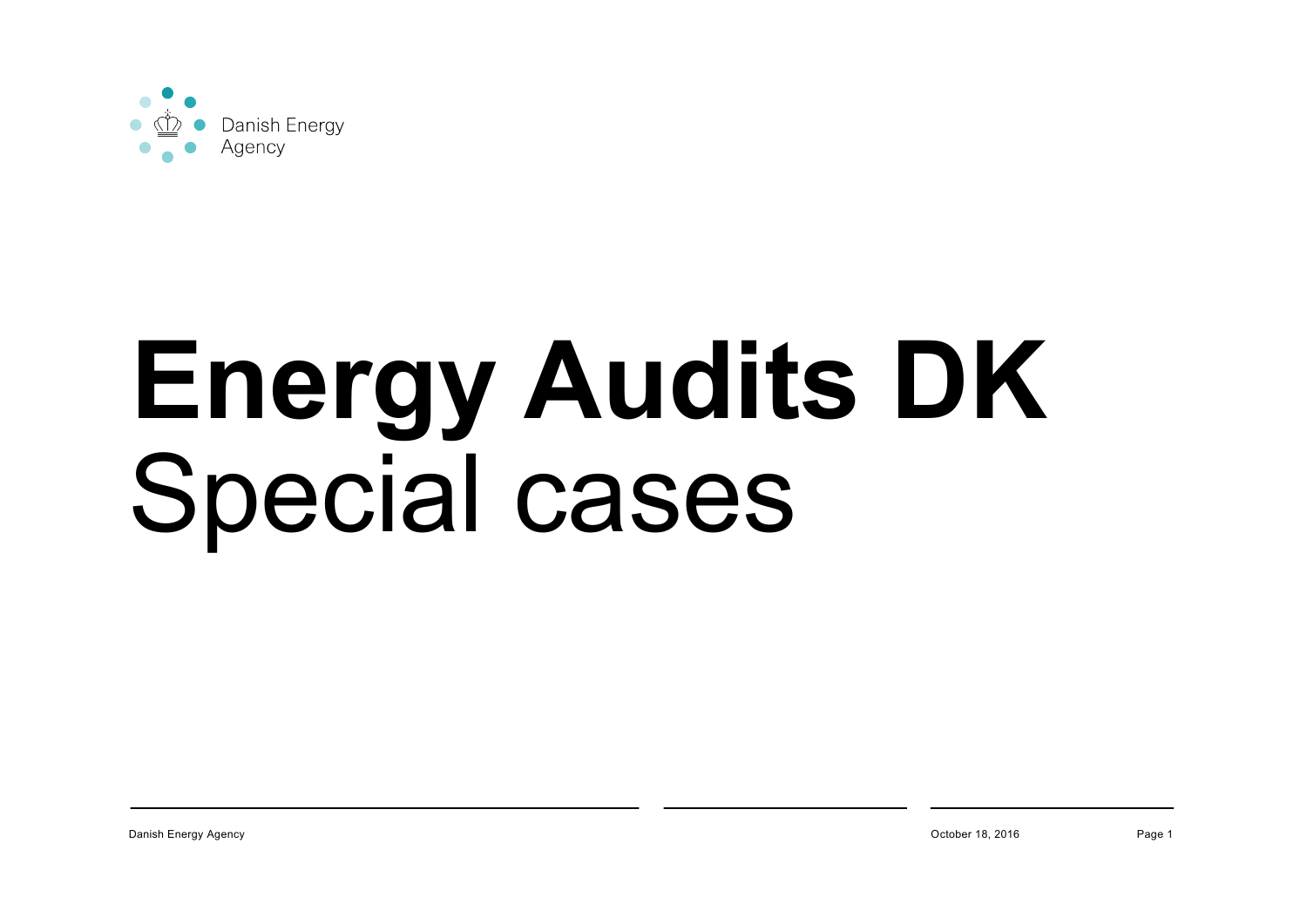#### **Background**

Traditionally, audits focus on energy intensive industry on a voluntary basis.

Challenges arouse in several sectors

- **Shipping**
- Construction companies (sites exempted)
- Owner/rental
- Road and air transport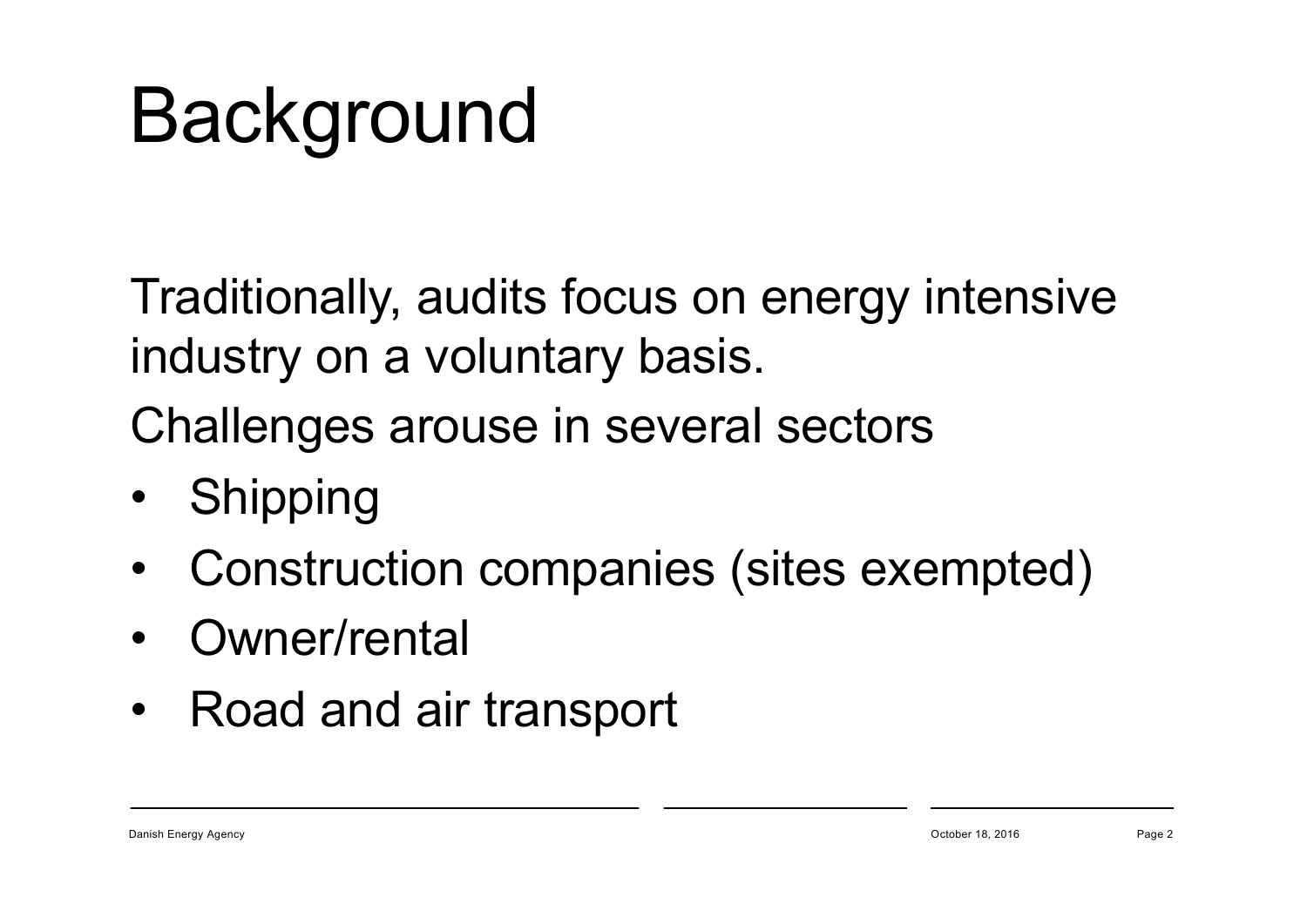## Shipping

Early on we worked together with the Danish Shipowners Association to agree on guidelines that built on IMO requirements on EE and that don't lead to shipowners changing flags outside of DK. Main elements:

- Proof of SEEMPS (Or ISO 50001 cert)
- The company holding a Document of Compliance (DOC under the ISM Code)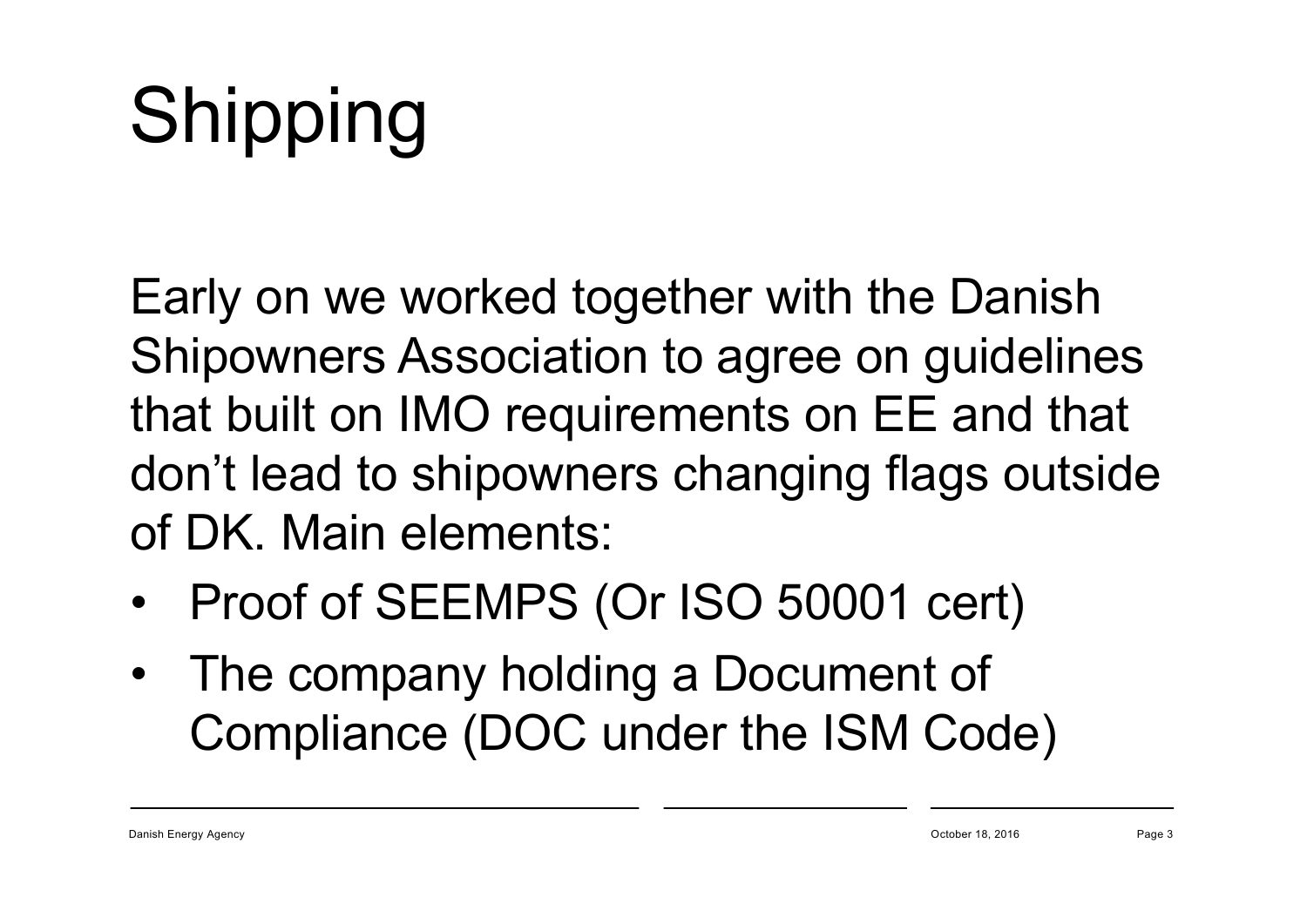### Other transport

This has been the most difficult area, both in terms of external auditors and guidelines. Road:

Recognition of voluntary C02 road transport certification (ministry of transport)

Air:

No specific guidelines. Difficulties include which flights are to be included in audits. Common guidelines are needed.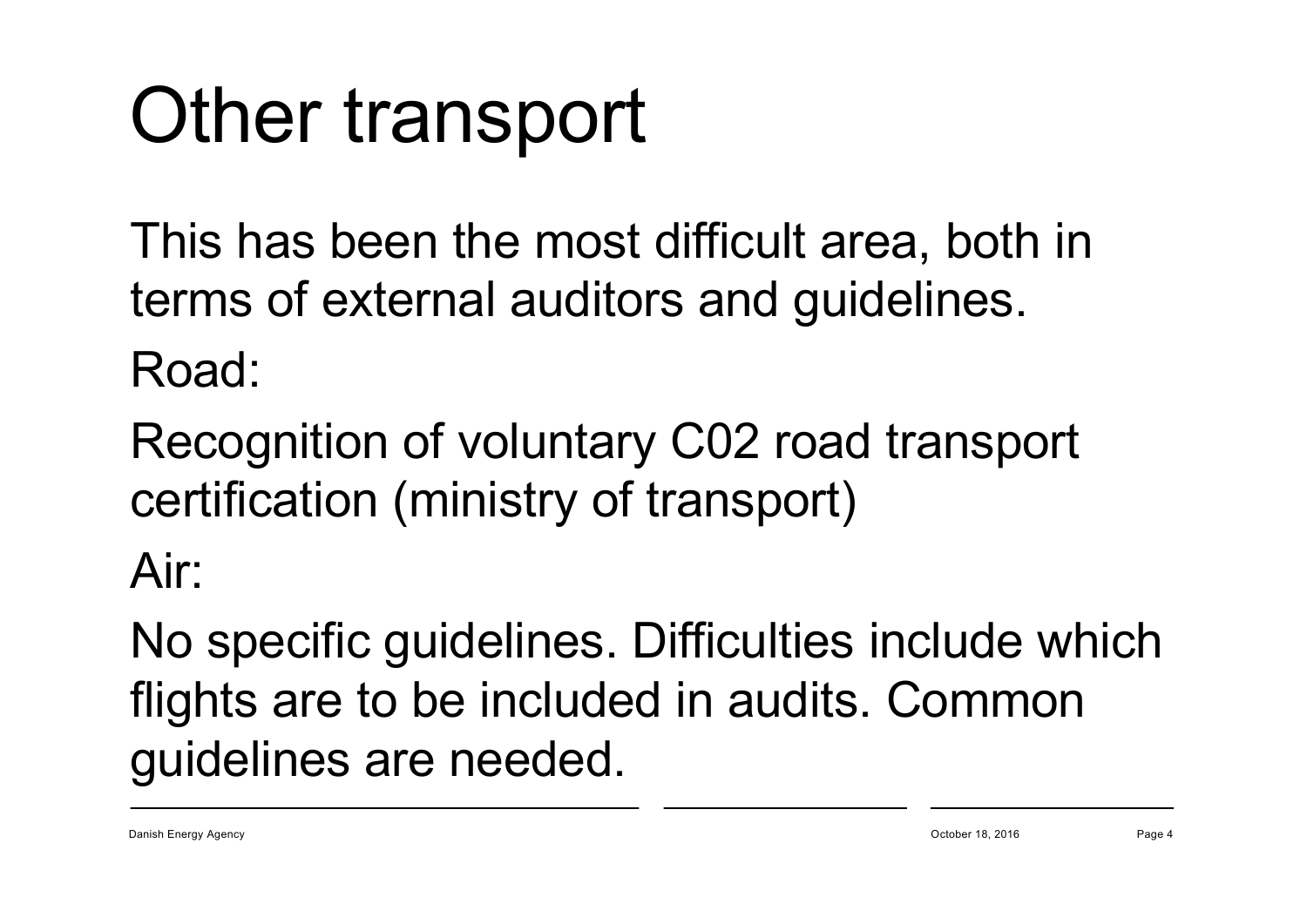#### Construction

Construction sites are exempted, but companies are not. Main challenge: it is impossible to measure EE of off-road equipment. Solution:

- Audits to be based on producer info for construction equipments
- Leasing companies to include EE in voluntary certification scheme.

Remaining: mobile site units.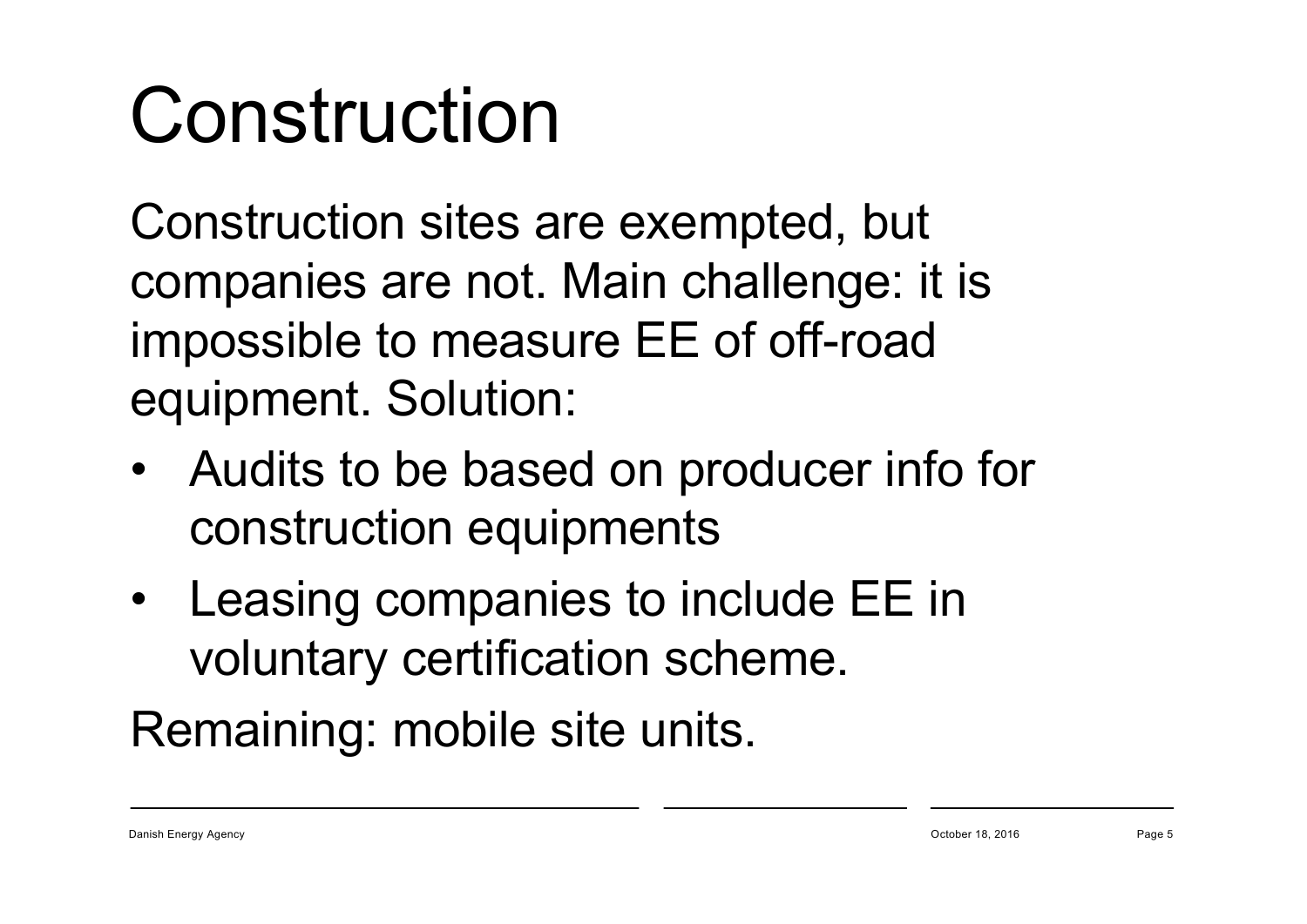#### Rentals

Together with the building owners unions:

- Building owners are responsible for EE building certificates or audits based on the same system.
- Renters are responsible for energy use they can influence
	- Not all uses are metered individuallly (shopping malls, office space)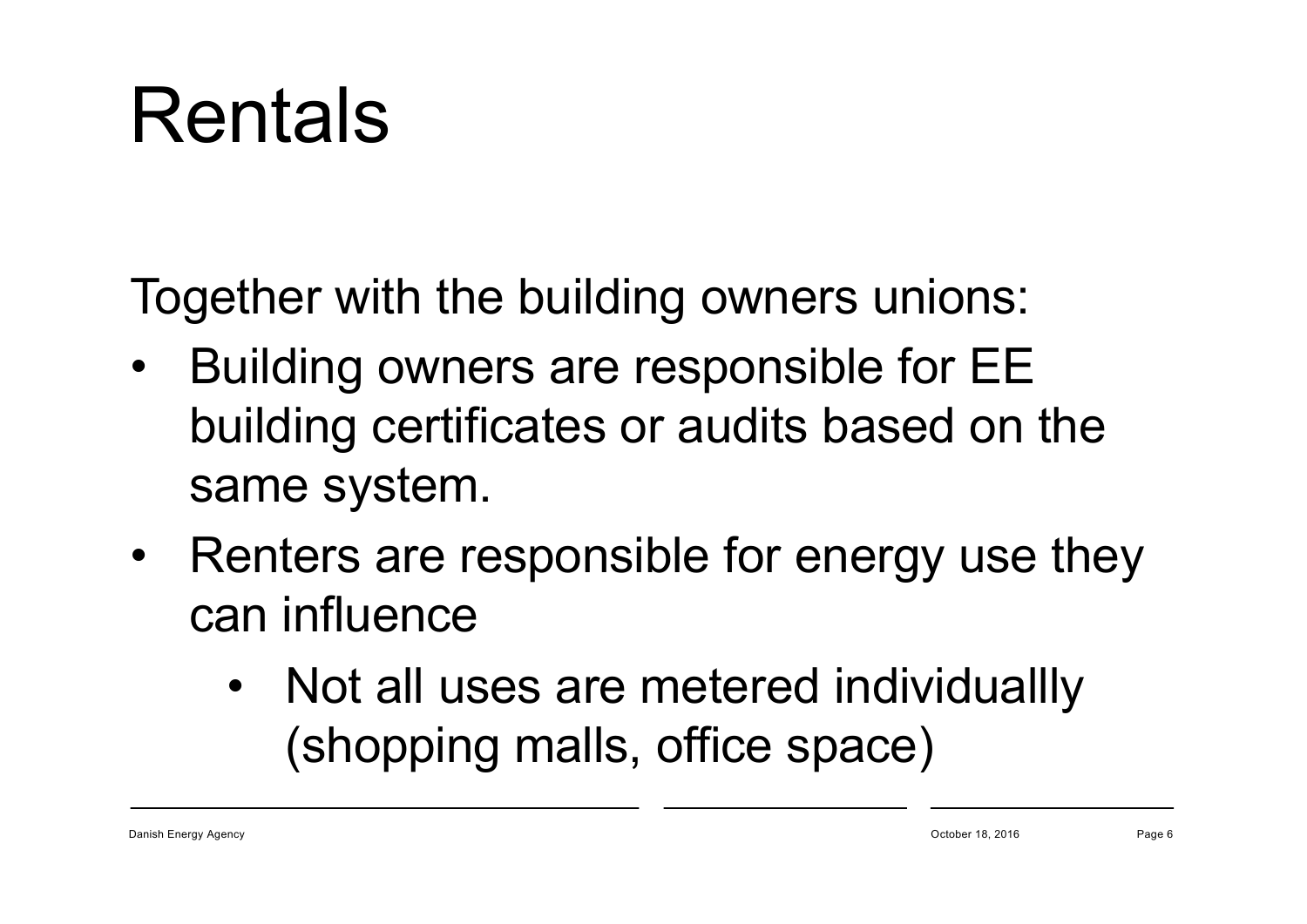#### Lessons learned

- It has been helpful to work closely with industrial representatives.
- Good to base audits on existing schemes where possible.
- International transport should be more harmonized via guidelines.